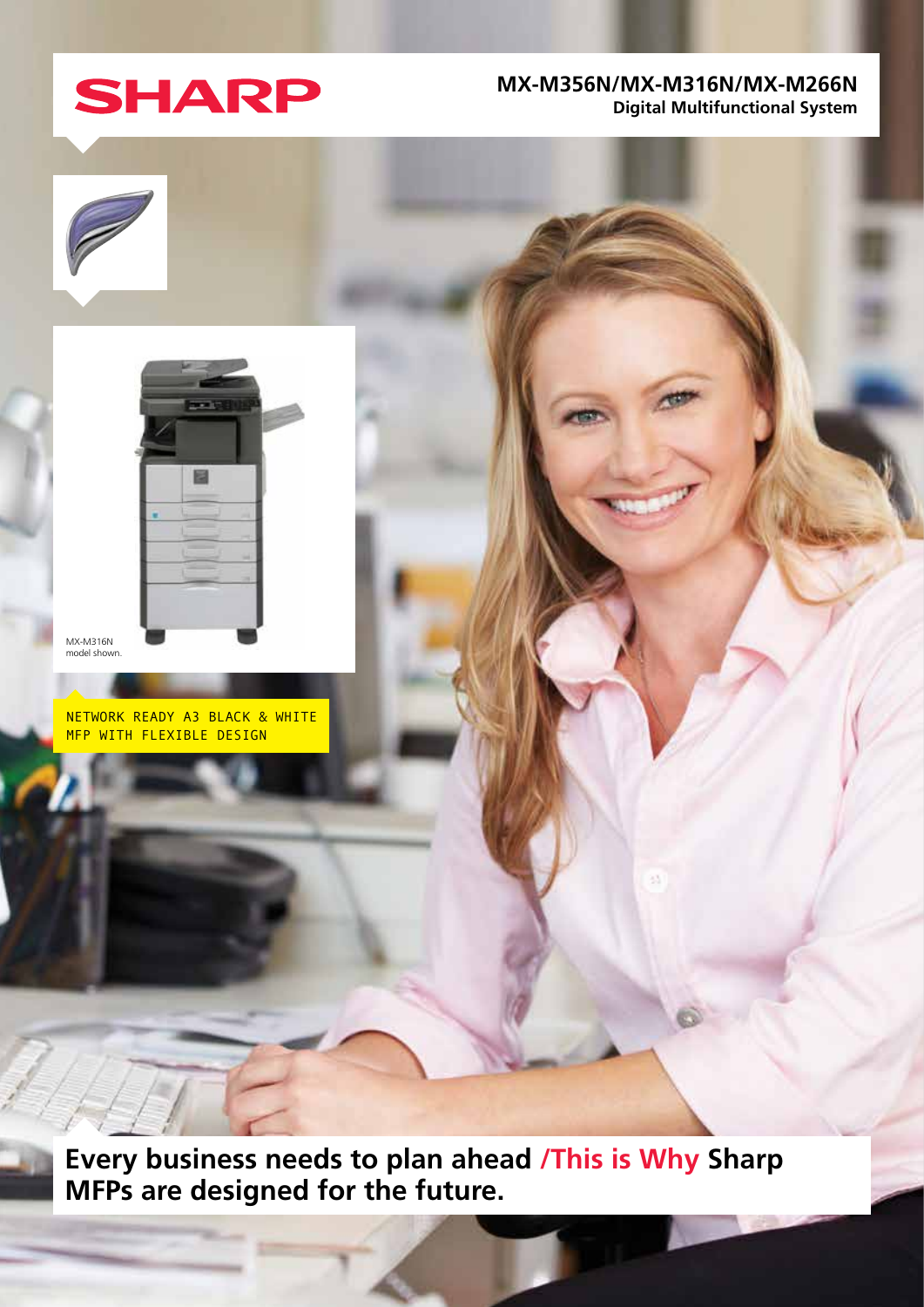# **We understand the needs of small workgroups /This is Why our MFPs are packed with productivity features.**

## **Essential features. Affordable performance.**

Network-ready and equipped with every essential feature as standard, the affordable MX-M356N, MX-M316N and MX-M266N, black and white A3 MFPs are ideal for small but busy workgroups.

Rapid two-sided printing and copying, a generous paper capacity, PCL6 for faster job processing, and useful copying functions such as Card Shot, Rotation Sort, Electronic Sorting, all combine to promote an immediate improvement in office productivity.

What's more, everything is controlled through an easy to use 7-inch LCD control panel with quick access buttons linked to frequently used features for total simplicity. There's no need to study a manual: just walk up and start using it.

## **Print. Copy. Scan.**

For smaller workgroups, the 26 pages per minute (ppm) MX-M266N has plenty of power to handle your daily printing and copying requirements. Larger teams will appreciate the extra speed of the 35 ppm MX-M356N and 31 ppm MX-M316N. And everyone will love the crisp detail and fine line perfection that comes from the 1200 x 600 dpi resolution with 256-level greyscale.

There's a lot more to these MFPs than fast, high quality printing and copying. You can also scan documents in full colour and send the files directly to your PC or other device. Plus, a document feeder lets you scan both sides of the page automatically, in batches of up to 100 pages. Just load them up and let the machine do the rest.



EASY TO USE LCD CONTROL PANEL ENSURES EASY NAVIGATION

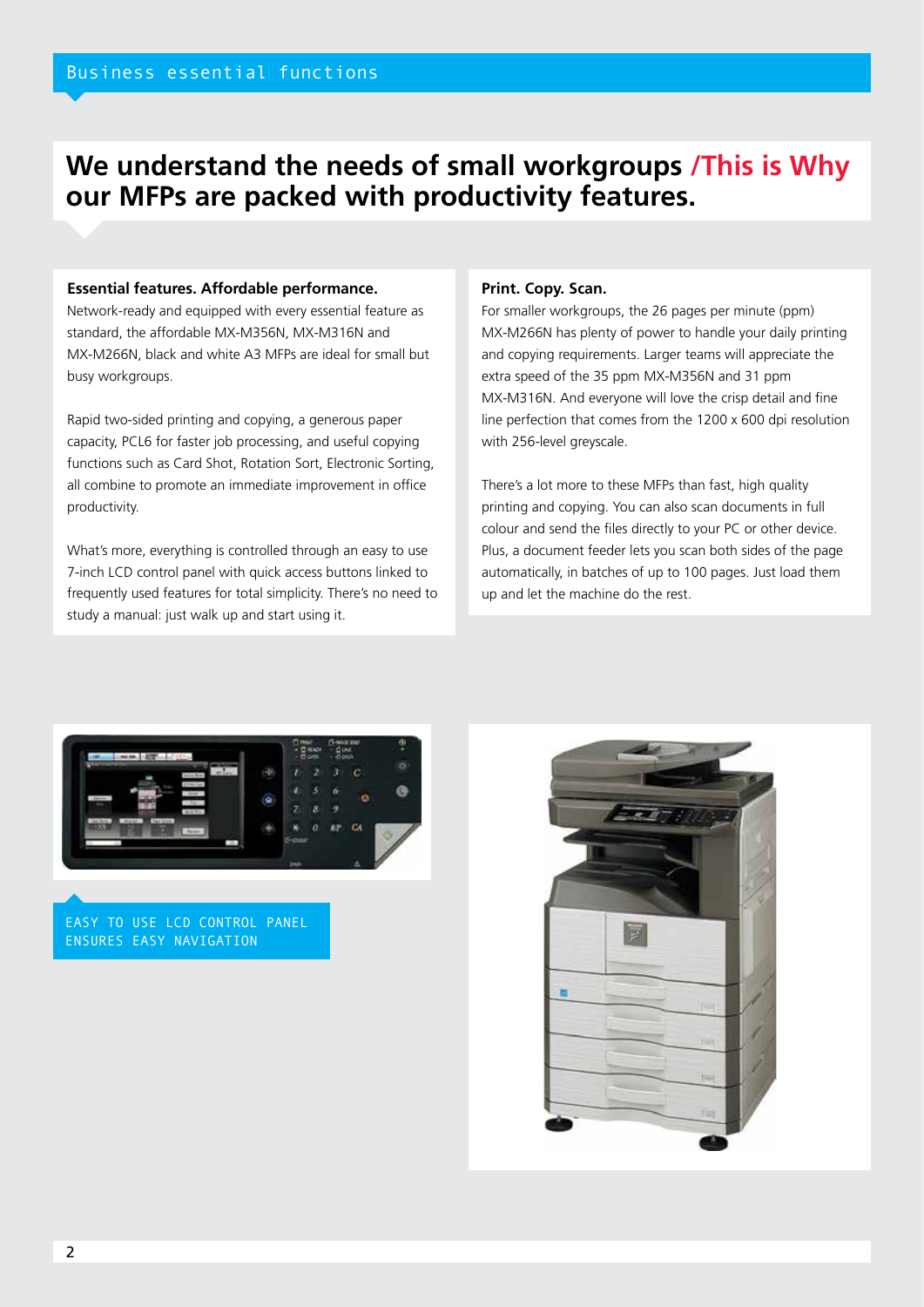# **You want equipment that's perfect for your team /This is Why our MFPs have so many extra-value options.**

## **Designed for the mobile age**

The MX-M356N, the MX-M316N and the MX-M266N, are designed for sharing. Two USB ports are provided, with one at the front for walk-up scanning and printing\*1 with a memory stick: especially useful for mobile workers and visitors.

Plus, anyone with a smartphone or tablet can connect with our free Sharpdesk Mobile app. There's no need for drivers or cables – simply install the app for instant and effortless wireless\*2 printing and scanning.





IDEAL FOR DEMANDING WORKGROUPS AND GROWING BUSINESSES

## **Fit for the future**

If your needs change in the future you can add even more capabilities. Choose from:

**Space-saving inner finisher** – for sorting and stapling to create neatly finished documents, collated and ready for collection.

**Extra paper trays** – expand the paper supply from 1,100 sheets right the way up to 2,100 sheets for longer uninterrupted printing.

**250GB hard drive** – used for storing documents, jobs and images, and which can be accessed across the network.

**Sharp OSA (Open Systems Architecture)** – for integration with the latest networked productivity applications from Sharp and our technology partners.

**Sharpdesk** – use this powerful software to manage and organise files on your PC, including documents that you have scanned on the MFP.

**Fax** – eliminating the need for a separate device.

## **Security and energy efficiency**

All Sharp products are engineered for the modern world. Multi-level security including data encryption, secure file erasure and a Confidential Print function are used to protect your network, documents and data from unauthorised access.

And because we care about the environment, these Energy Star certified MFPs are equipped with energy-saving features such as Eco Scan and Auto Power Shut Off.



\*1 :USB direct printing requires optional MX-HD15. Direct PDF printing also requires MX-PK11. \*2 : Requires MX-EB13 Wireless LAN Adapter.